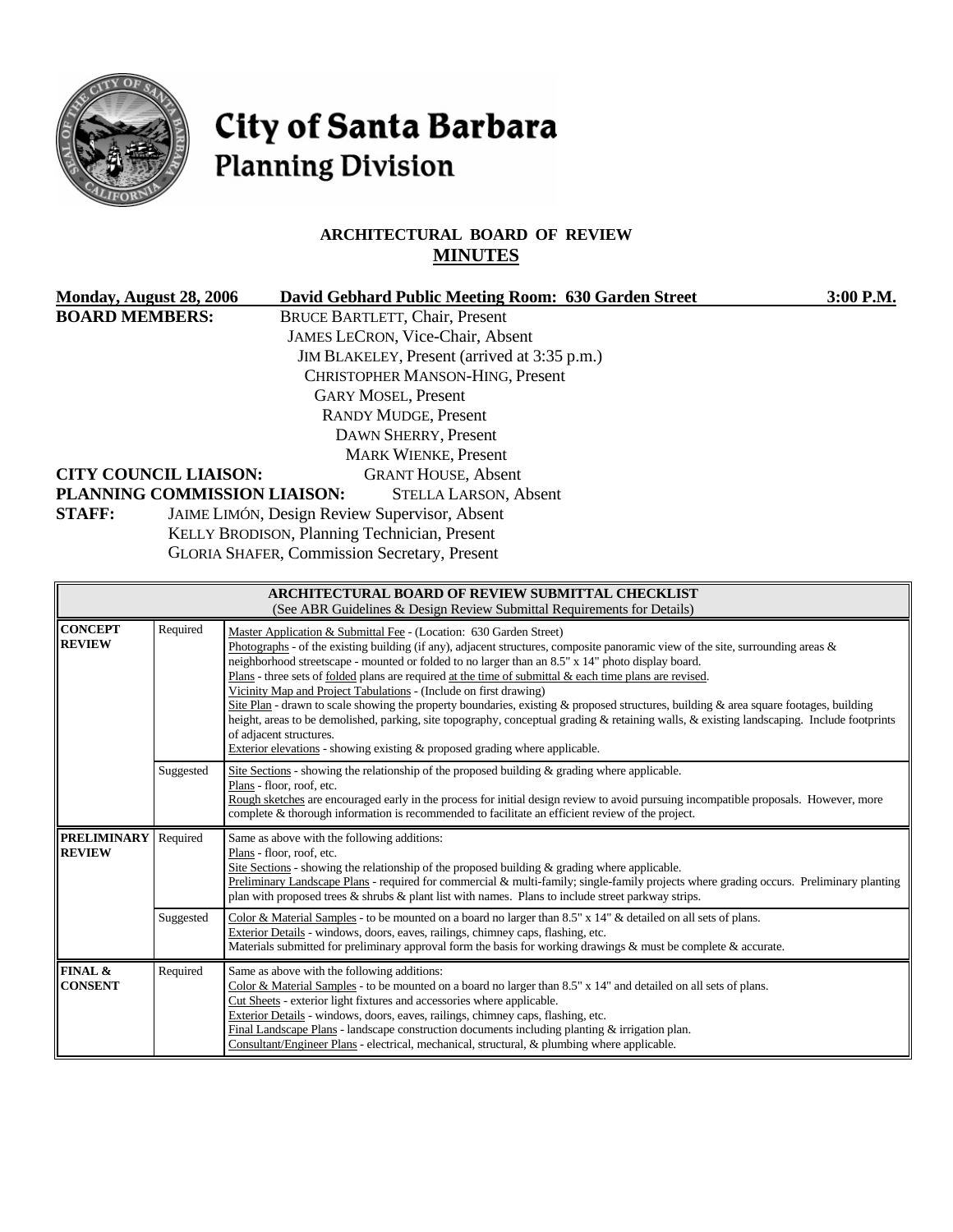#### **PLEASE BE ADVISED**

- The approximate time the project will be reviewed is listed to the left of each item. It is suggested that applicants arrive 15 minutes early. The agenda schedule is subject to change as cancellations occur. Staff will notify applicants of time changes.
- The applicant's presence is required. If an applicant is not present, the item will be postponed indefinitely. If an applicant cancels or postpones an item without providing advance notice, the item will be postponed indefinitely and will not be placed on the following Architectural Board of Review (ABR) agenda. In order to reschedule the item for review, a rescheduling fee will be paid and the applicant must fill out and file a Supplemental Application Form at 630 Garden Street (Community Development Department) in addition to submitting appropriate plans.
- All approvals made by the ABR are based on compliance with Municipal Code Chapter 22.68 and with adopted ABR guidelines. Some agenda items have received a mailed notice and are subject to a public hearing.
- The ABR may grant an approval for any project scheduled on the agenda if sufficient information has been provided and no other discretionary review is required. Substitution of plans is not allowed, if revised plans differing from the submittal sets are brought to the meeting, motions for preliminary or final approval will be contingent upon staff review for code compliance.
- The Board may refer items to the Consent Calendar for Preliminary and Final Architectural Board of Review approval.
- Preliminary and Final Architectural Board of Review approval is valid for one year from the date of the approval unless a time extension or Building Permit has been granted.
- **Items before the Board may be appealed to the City Council. For further information on appeals, contact the Planning Division Staff or the City Clerk's office. Said appeal must be in writing and must be filed with the City Clerk at City Hall within ten (10) calendar days of the meeting at which the Board took action or rendered its decision. The scope of this project may be modified under further review.**
- **AMERICANS WITH DISABILITIES ACT:** In compliance with the Americans with Disabilities Act, if you need special assistance to participate in this meeting, please contact the Planning Division at (805) 564-5470. Notification at least 48 hours prior to the meeting will enable the City to make reasonable arrangements.
- **AGENDAS, MINUTES and REPORTS**: Copies of all documents relating to agenda items are available for review at 630 Garden St. and agendas and minutes are posted online at [www.SantaBarbaraCa.gov](http://www.santabarbaraca.gov/) If you have any questions or wish to review the plans, please contact Kelly Brodison, at (805) 564-5470 between the hours of 8:30 a.m. to noon and 1:00 p.m. to 4:00 p.m., Monday through Friday.

# **LICENSING ADVISORY:**

The Business and Professions Code of the State of California and the Municipal Code of the City of Santa Barbara restrict preparation of plans for certain project types to licensed professionals. Applicants are encouraged to consult with Building and Safety Staff or Planning Staff to verify requirements for their specific projects.

Unlicensed persons are limited to the preparation of plans for:

- $\triangleright$  Single or multiple family dwellings not to exceed four (4) units per lot, of wood frame construction, and not more than two stories and basement in height;
- ¾ Non-structural changes to storefronts; and,
- ¾ Landscaping for single-family dwellings, or projects consisting solely of landscaping of not more than 5,000 square feet.

#### **NOTICE:**

- 1. That on August 24, 2006 at 4:00 p.m., this Agenda was duly posted on the indoor and outdoor bulletin boards at the Community Development Department, 630 Garden Street, and online at www.SantaBarbaraCa.gov.
- 2. This regular meeting of the Architectural Board of Review will be broadcast live and rebroadcast in its entirety on Wednesday at 8:00 a.m. on Channel 18.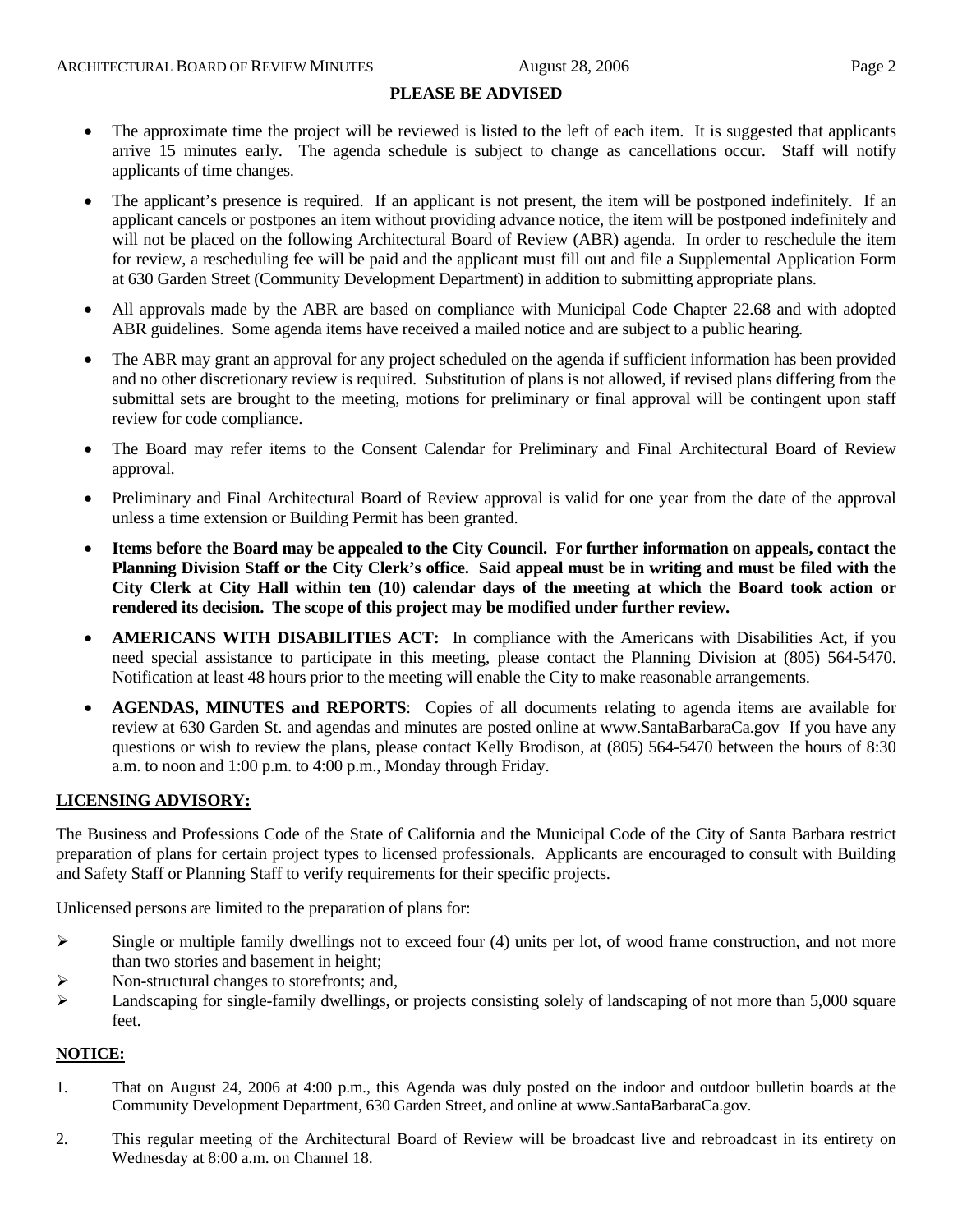#### A. Public Comment:

Any member of the public may address the Architectural Board of Review for up to two minutes on any subject within their jurisdiction that is not scheduled for a public discussion before the Board on that day. The total time for this item is ten minutes. (Public comment for items scheduled on today's agenda will be taken at the time the item is heard.)

No public comment.

B. Approval of Minutes:

Motion: Approval of the minutes of the Architectural Board of Review meeting of Monday, August 21, 2006, with corrections. Action: Manson-Hing/Wienke, 7/0/0.

#### C. Consent Calendar:

| Motion: | Ratify the Consent Calendar. The Consent Calendar was reviewed by Mr. Manson-Hing with the |
|---------|--------------------------------------------------------------------------------------------|
|         | exception of the landscaping for Items A, K, L, and M which were reviewed by Mr. Mudge.    |
| Action: | Manson-Hing/Mudge, 7/0/0.                                                                  |

- D. Announcements, requests by applicants for continuances and withdrawals, future agenda items, and appeals.
	- 1. Ms. Brodison made the following announcements:
		- a) Board member LeCron will be absent from the meeting.
		- b) Story Poles will be erected at 1102 E. Canon Perdido prior to the Staff Hearing Officer meeting. It was the consensus of the Board that independent visits will be conducted.
	- 2. Board member Wienke announced that he will step down from Item #2.
- E. Subcommittee Reports.

Boardmember Wienke stated that he will attend an initial review of the Airport proposal.

F. Possible Ordinance Violations.

No reported violations.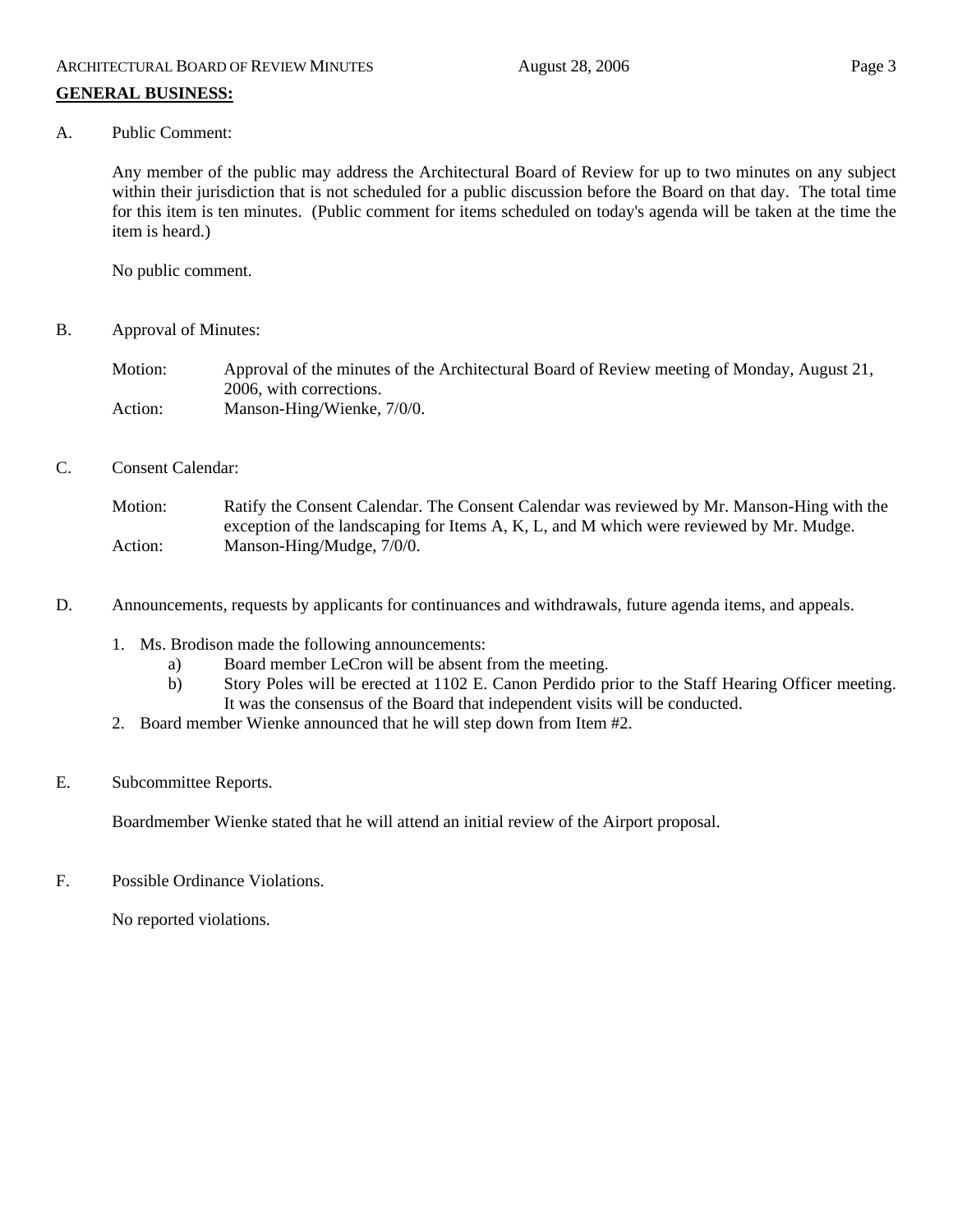# **CONCEPT REVIEW - CONTINUED ITEM**

# **1. CITYWIDE**

 Assessor's Parcel Number: 099-MSC-0RW Application Number: MST2006-00340 Owner: City of Santa Barbara Applicant: Tully Clifford Engineer: Penfield & Smith Engineers

(Proposed installation of permanent traffic calming devices as part of two projects. The three typical improvements include: traffic circles, curb bulb-outs, and median islands. The locations for Project #1 are traffic circles at Alta Vista Road/Sola St. and Alta Vista Road/Victoria St.; median islands at Alta Vista Road/Anapamu St.; and bulb-outs at Quarantina St./De la Guerra St. and Quarantina St./Canon Perdido St. The locations for Project #2 are: traffic circles at Olive St./Valerio St. and Olive St./Sola St.; and bulb-outs at Garden St./Islay St. and Garden St./Arrellaga St.)

#### **(Second Concept Review.)**

# **(PROJECT REQUIRES ENVIRONMENTAL ASSESSMENT.)**

#### **(3:30)**

Present: Tully Clifford, Supervising Traffic Engineer for the City of Santa Barbara.

Public comment opened at 3:39 p.m.

Kellam DeForest, expressed concern that bulb-outs will ruin the historic nature of the area.

Michael Self, Santa Barbara Safe Streets, opposed.

Dale Francisco, Santa Barbara Safe Streets, opposed.

Leland Walmsley, Landscape Architect, in favor, provided visual material illustrating traffic calming and runoff mitigation techniques used in other cities.

Nick Pierce, Bungalow Heaven Neighborhood Association, in favor.

Jennifer Miller, resident, in favor.

Public comment closed at 3:49 p.m.

Motion: Continued indefinitely to the Full Board with the following comments: 1) The Board is in support of the following design changes: a. Provide enhanced paving to infill the small raised triangles between adjacent handicap ramps. b. At the larger triangle areas, between handicapped ramps, provide additional landscape planting, other than grass. c. Use a rolled curb style of simulated sandstone for the center island traffic circles. d. Reconsider the proposed multi-trunk palms in favor of a less visually restrictive selection. Suggestions were to use a canopy tree, or single trunk Palm, or other landscape feature. Or, in lieu of a tree, a more centrally located and decorative sign monument. e. In center islands where 4 traffic signs are proposed, study other mechanisms of providing traffic signs using fewer posts and smaller sign areas. There is concern with the sign and post height impacting driver line of sight. One board member suggested studying a "button style" of center island where no signs and no landscaping are used, simply enhanced raised curb. f. On the Garden and Islay intersection, the Board would like to see the center island extended toward the north, increase the amount of landscaping or add an enhanced paving rumble strip as opposed to the painted line. g. In cross streets with less gradient, consider a bio-swale type bulb-out with curb cut outs to help mitigate urban run-off. 2) The Board likes the extension of the existing parkway up to the start of the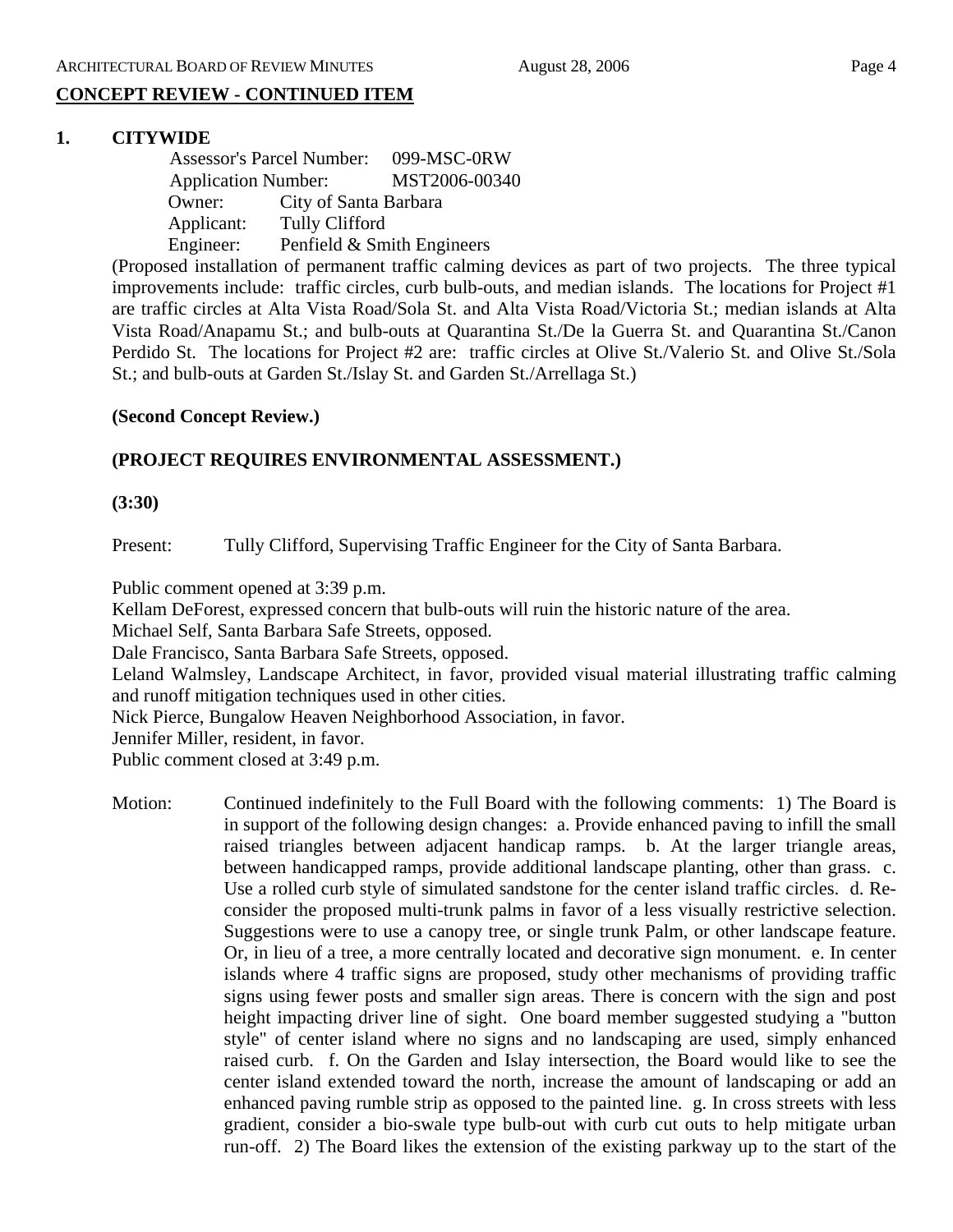handicapped ramp. 3) The Board appreciates the neighbors having taken ownership of the parkways and bulb-outs, especially in their maintenance. Action: Wienke/Mudge 7/0/0. LeCron absent.

# **CONCEPT REVIEW - NEW ITEM: PUBLIC HEARING**

#### **2. 520 W FIGUEROA ST** R-3 Zone

|            | <b>Assessor's Parcel Number:</b> |  |
|------------|----------------------------------|--|
|            | <b>Application Number:</b>       |  |
| Owner:     | <b>Baltadano Family Trust</b>    |  |
| Designer:  | <b>Thomas Morrison</b>           |  |
| Applicant: | Pedro Baltadano                  |  |

(Proposal to construct a two-story, three-unit residential condominium project. Each new unit would be approximately 1,400 square feet with three bedrooms and have an attached 420 square foot two-car garage. The existing 1,473 square foot single-family residence on the 7,550 square foot parcel would be demolished.)

# **(COMMENTS ONLY; PROJECT REQUIRES ENVIRONMENTAL ASSESSMENT AND STAFF HEARING OFFICER APPROVAL OF A TENTATIVE SUBDIVISION MAP FOR CONDOMINIUMS.)**

**(4:39)**

Present: Thomas J. Morrison, Designer.

Public comment opened at 4:50 p.m., and as no one wished to speak, closed at 4:50 p.m.

Motion: Continued indefinitely to the Full Board with the following comments: 1) The overall site plan concept appears to be moving in the right direction. 2) Look for ways to: a. Seize opportunities to express entries of the front 2 units to be neighborhood friendly. b. Consider flipping the configuration of the Unit #2 entry to face the driveway entrance. c. Study differentiating the pedestrian path along the driveway leading to the rearmost units. d) Provide a more direct street sidewalk approach to Unit  $# 1$ . 3) The Board is concerned with the linearity and boxiness expressed on the front and side elevations. Study the use of one and two-story elements to provide relief. Look for ways to vary the roof heights, such as lowering the roof forms at stair. 4) The Board is concerned with the height and confinement of the proposed plastered enclosure wall height of the living room patio. Restudy the height and/or location to be more open and welcoming. 5) The applicant is to review, with the Transportation Department, the absolute minimum turning requirements for garage access to increase the amount of driveway planter. 6) Provide a more usable landscape proposal that allows multiple uses by residents within the proposed rear common area. 7) Study trash enclosure locations. 8) The applicant is to study the use of low patio type walls within the front yard to help layer the architecture. 9) Reconsider the location of the second story decks, after the sound study has been prepared. 10) Study additional charm giving elements to the architecture, such as small trellises over the garage doors, with vine or planter pockets; enhanced window detailing and trellis elements; further enhancement of the unit entry areas; use of carriage style garage doors. 11) Consider planting canopy trees.

Action: Sherry/Manson-Hing, 5/0/0. Mosel and Wienke stepped down. LeCron absent.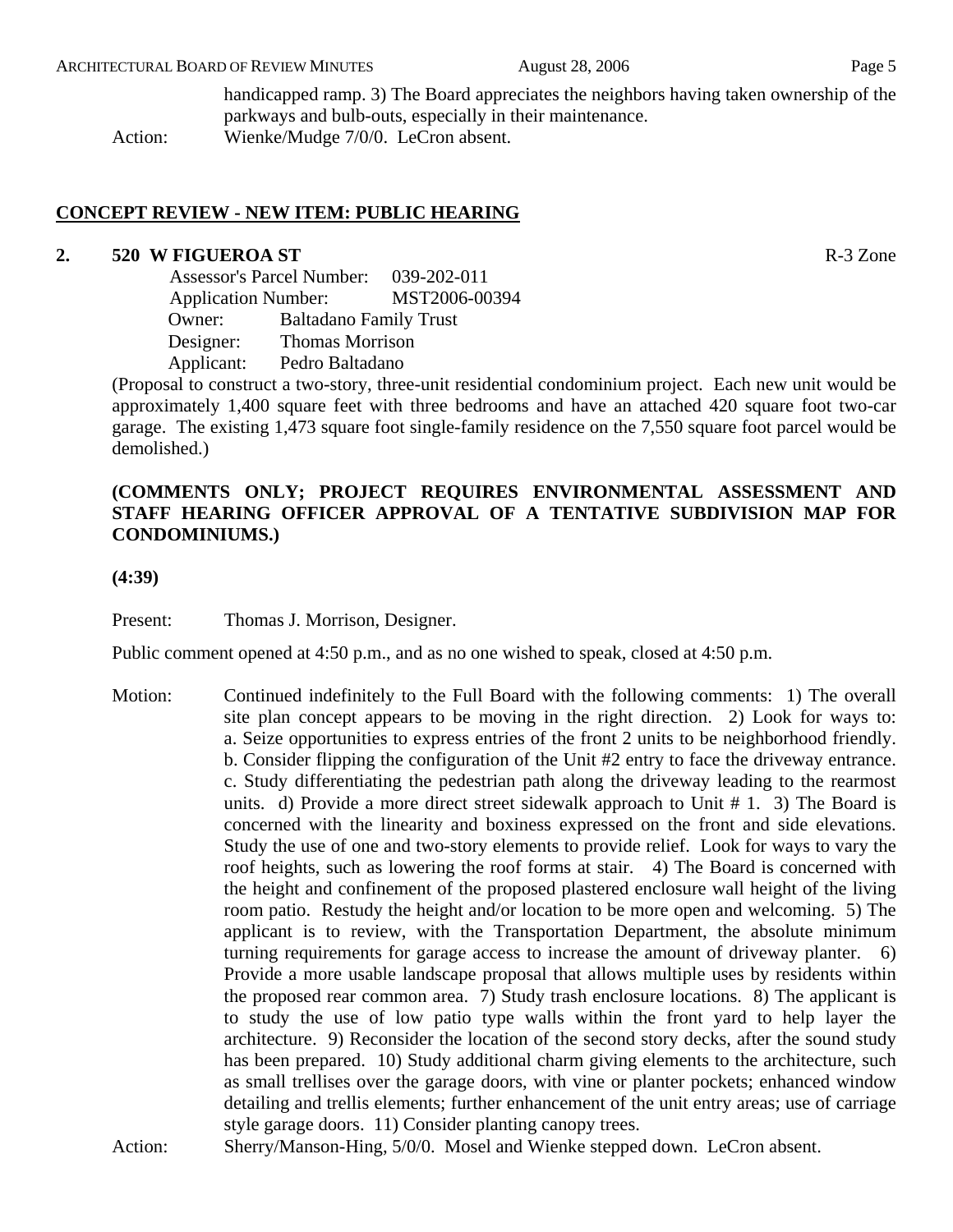# **CONCEPT REVIEW - NEW ITEM: PUBLIC HEARING**

#### **3. 611 W DE LA GUERRA ST** R-3 Zone

|            | <b>Assessor's Parcel Number:</b> |  |
|------------|----------------------------------|--|
|            | <b>Application Number:</b>       |  |
| Owner:     | David Henry Camarillo            |  |
| Architect: | Ron Sorgman                      |  |

(Proposal for first and second-story additions and an attached garage for an existing 1,572 square foot one-story single-family residence. The proposal includes an 82 square foot addition to the first floor, a new 403 square foot second floor, 346 square feet of roof terraces, an attached 393 square foot two-car garage, and demolition of the existing detached garage. The project would result in a 2,058 square foot, two-story single-family dwelling and an attached 393 square foot two-car garage on the 5,000 square foot lot. A modification is required to encroach into the interior yard setback.)

#### **(Modification approved September 21, 2005.)**

# **(COMMENTS ONLY; PROJECT REQUIRES ENVIRONMENTAL ASSESSMENT, NEIGHBORHOOD PRESERVATION ORDINANCE FINDINGS AND STAFF HEARING OFFICER APPROVAL FOR A MODIFICATION.)**

**(5:23)**

Present: Ron Sorgman, Architect.

Public comment opened at 5:30 p.m., and as no one wished to speak, public comment closed at 5:30 p.m.

Motion: Continued 3 weeks to the Full Board with the following comments: 1) The Board is comfortable with the overall mass, bulk, and scale of the proposal. 2) Restudy the west elevation to achieve a street friendly, neighborhood appeal in keeping with the original porch style or similar front porch elements. 3) Study eliminating the second floor balcony catwalk side extensions. 4) Resolve discrepancies between the plans and elevations, specifically the second floor alignment. 5) Study the roof form and overhang at the garage which is 2-feet from the property line. 6) Add charm giving elements, such as differentiated material at the chimney, and extending the chimney to the ground level. 7) Study the open balcony at the north elevation as the juxtaposition appears to be in conflict with other building elements. 8) Provide a landscape plan that includes a ribbon driveway with landscape along the north property line. 9) Minimize or eliminate the existing concrete in the front yard 10) Provide a more charm giving fence and gate to replace the existing chain link. 11) Study and/or refine the window treatments to be in character with the style of the house. 12) Some Board members are uncomfortable with the proposed arch/fan window and prefer window breakups with mullions such as the art glass of the existing residence. 13) Provide copies of the plans that received a Modification. 14) Provide photo documentation of adjacent properties taken from the proposed roof deck height. 15) Include a proposal for the chimney spark arrester enclosure.

Action: Manson-Hing/Mosel, 7/0/0. LeCron absent.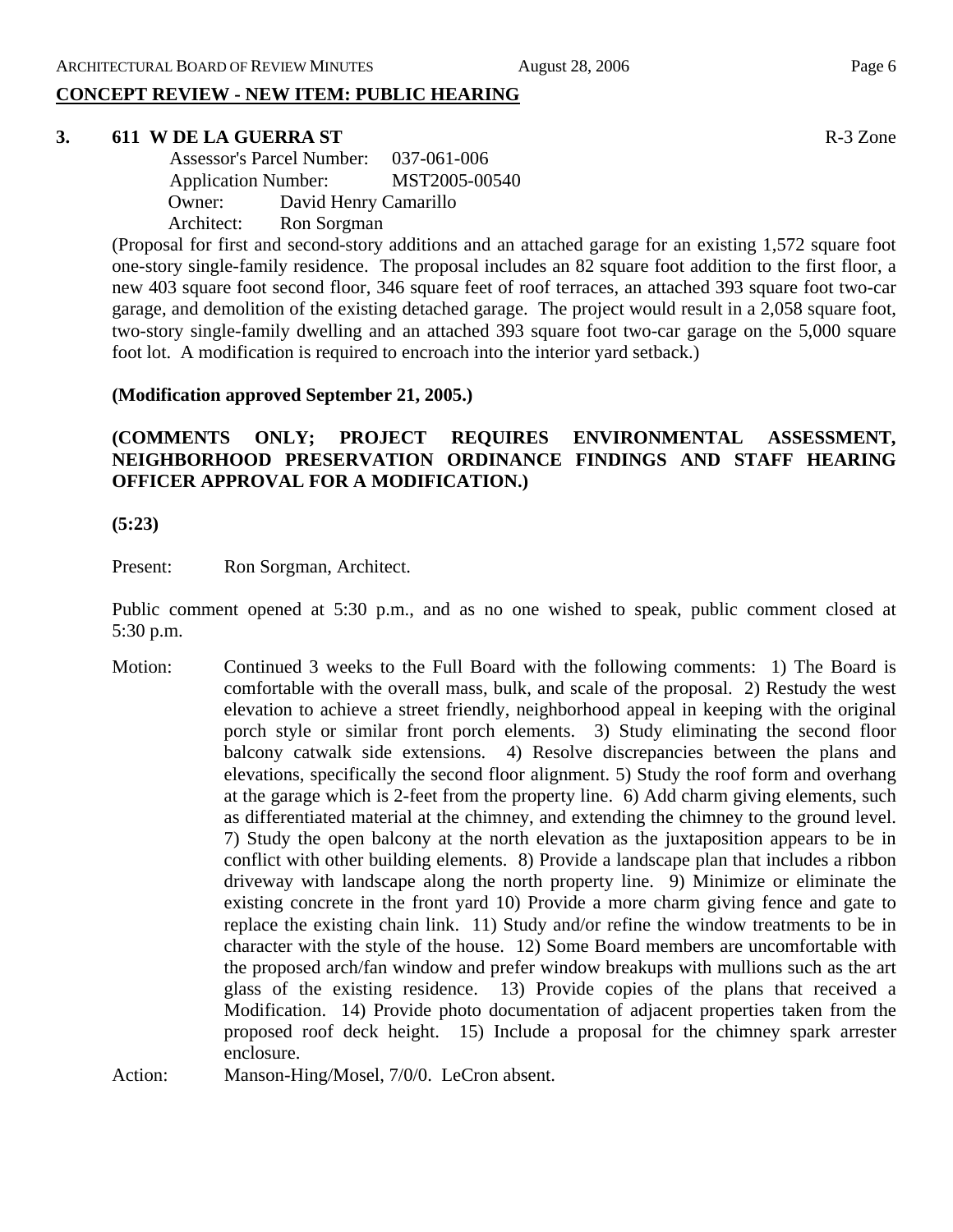# **CONCEPT REVIEW - CONTINUED ITEM**

#### **4. 473 PASEO DEL DESCANSO** E-3 Zone

 Assessor's Parcel Number: 053-102-007 Application Number: MST2006-00404 Owner: Ray Paul Aronson and Laurie Greene Architect: Don Swann

(Proposal for an 884 square foot addition to the second-story of an existing 2,354 square foot two-story single-family residence. The proposal includes remodeling of 537 square feet and a new 196 square foot deck. The existing detached 302 square foot two-car garage will remain on the 8,882 square foot lot.)

# **(Second Concept Review.)**

# **(PROJECT REQUIRES NEIGHBORHOOD PRESERVATION ORDINANCE FINDINGS.)**

**(6:01)**

Present: Don Swann, Architect.

Motion: Preliminary Approval of the project with the finding that the Neighborhood Preservation Ordinance criteria have been met as stated in Subsection 22.68.060 of the City of Santa Barbara Municipal Code, and continued indefinitely to the Consent Calendar with the following comments: 1) Eliminate the gate or relocate the gate to the approximate beginning point of the second story portion of the residence. 2) Increase landscape on the street side of the proposed gates, with a landscape ribbon or permeable paving that allows landscape. 3) Increase the indent on the westerly second floor elevation to be greater than the proposed sixteen inches.

Action: Wienke/Sherry, 7/0/0. LeCron absent.

# **\*\*\*\*\*\*\*\*\*\*\*\*\*\*\*\*\* THE BOARD RECESSED FROM 6:18 P.M. UNTIL 6:43 P.M. \*\*\*\*\*\*\*\*\*\*\*\*\*\***

# **CONCEPT REVIEW - CONTINUED ITEM**

#### **5. 308 N ALISOS ST** R-2 Zone

 Assessor's Parcel Number: 031-372-024 Application Number: MST2006-00350 Owner: Arturo V and Denise L Herrera Applicant: Robert Stamps

(Proposal to convert an existing duplex to a single-family residence and construct a second residential unit at the rear of the 8,731 square foot lot. Conversion of the 1,477 square foot two-story duplex to a single family residence would include the addition of an attached 283 square foot one-car garage. The 1,619 square foot two-story rear unit would have an attached 402 square foot two-car garage. The proposal includes demolition of the existing 424 square foot converted carport and storage area, and demolition of the existing 540 square foot two-story accessory structure.)

#### **(Second Concept Review.)**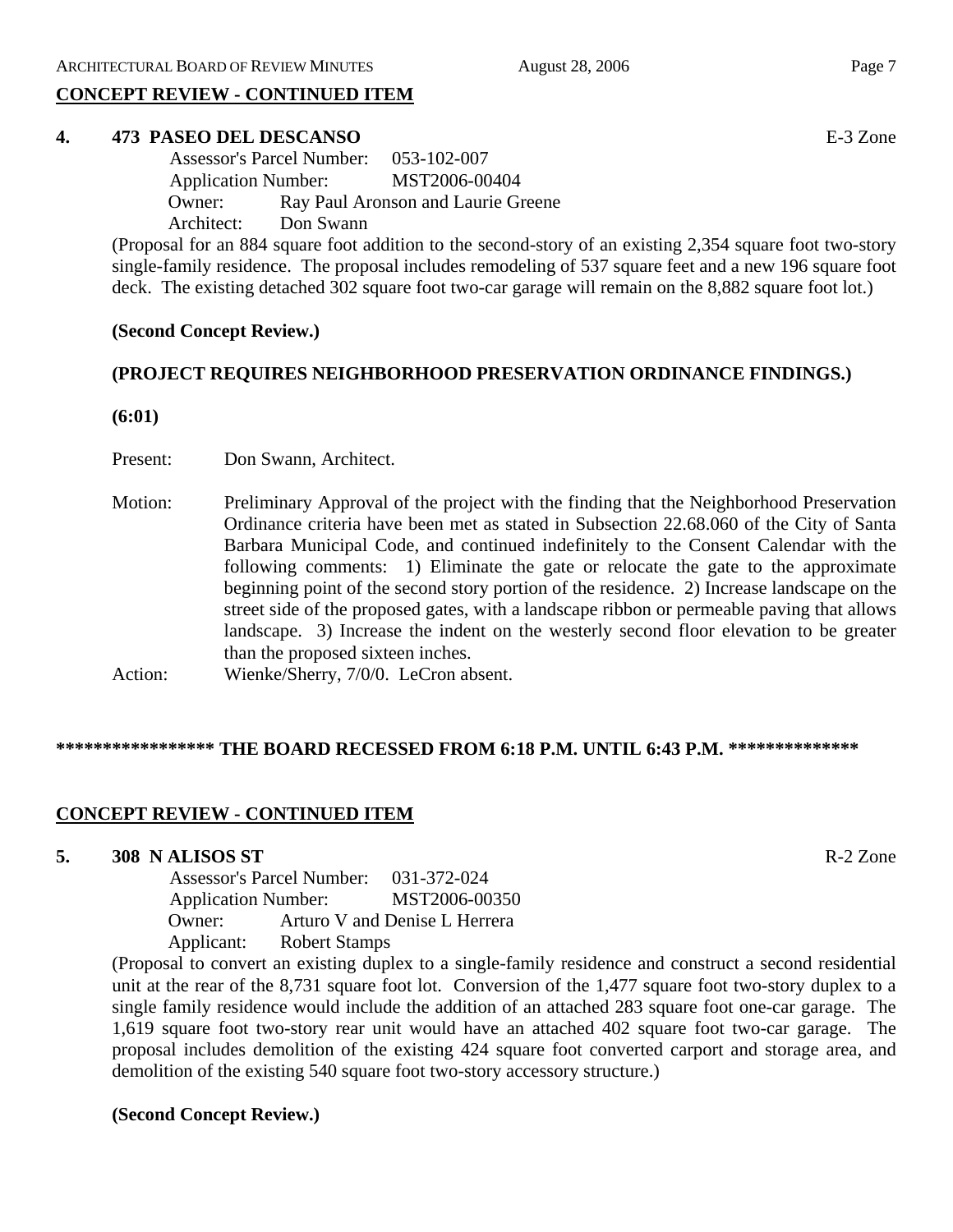|--|

Present: Robert Stamps, Applicant; Arturo Herrera, Owner.

Motion: Continued indefinitely to the Staff Hearing Officer, and return to Consent Calendar with the following comments: 1) Increase the landscape area on the north side along the drive by decreasing the driveway paving area. 2) Use high quality carriage garage doors. 3) Provide landscape plans including a canopy tree near Unit B. Action: Wienke/Mosel, 7/0/0. LeCron absent.

# **CONCEPT REVIEW - CONTINUED ITEM**

# **6. 842 MIRAMONTE DR** E-1/A-1 Zone

 Assessor's Parcel Number: 035-050-042 Application Number: MST2006-00380 Owner: R Chad & Norean V Dreier, Living Trust Architect: Bill Wolf

(Proposal for a 784 square foot second-story addition to an existing 4,658 square foot two-story singlefamily residence with a 470 square attached garage on 2.1 acre lot in the Hillside Design District.)

#### **(Second Concept Review.)**

# **(COMMENTS ONLY; PROJECT REQUIRES ENVIRONMENTAL ASSESSMENT AND NEIGHBORHOOD PRESERVATION ORDINANCE FINDINGS.)**

#### **(6:53)**

Present: Bill Wolf, Architect.

- Motion: Preliminary Approval of the project with the finding that the Neighborhood Preservation Ordinance criteria have been met as stated in Subsection 22.68.060 of the City of Santa Barbara Municipal Code, and with the conditions of approval in Staff's memo dated August 28, 2006 to be incorporated onto the plans and continued indefinitely to the Consent Calendar.
- Action: Wienke/Blakeley, 7/0/0. LeCron absent.

# **CONCEPT REVIEW - NEW ITEM: PUBLIC HEARING**

# **7. 6 LANGLO TERR** E-2/SD-2 Zone

 Assessor's Parcel Number: 053-040-015 Application Number: MST2006-00452 Owner: David C Dougherty Architect: Jim Zimmerman

(Proposal to construct a 3,233 square foot two-story single-family residence and attached 495 square foot two-car garage. The existing one-story 1,137 square foot residence and attached 328 square foot garage will be demolished. The proposal includes approximately 250 cubic yards of grading.)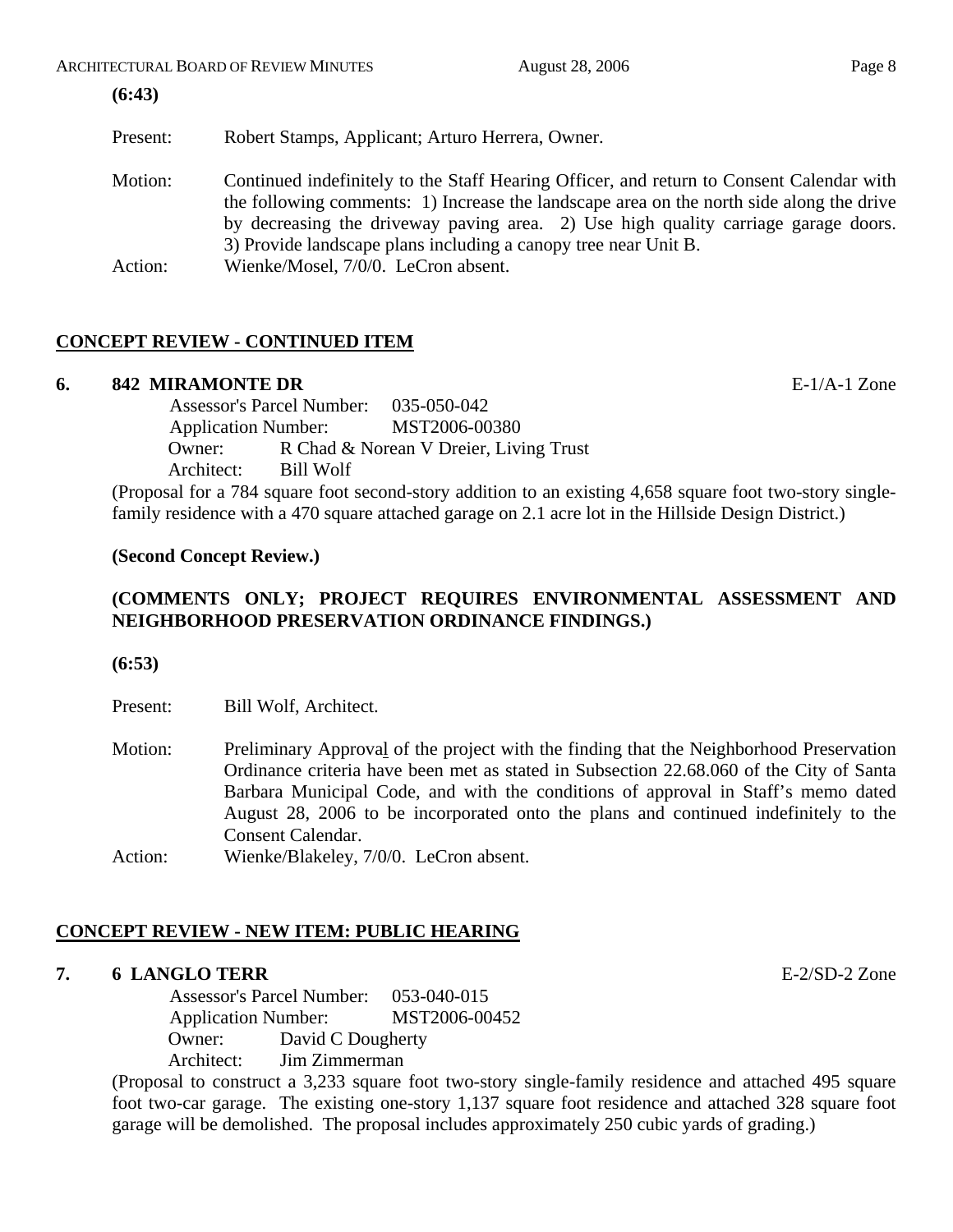# **(COMMENTS ONLY; PROJECT REQUIRES ENVIRONMENTAL ASSESSMENT AND NEIGHBORHOOD PRESERVATION ORDINANCE FINDINGS.)**

**(7:03)**

Present: Jim Zimmerman, Architect; David and Mrs. Dougherty, Owners.

Public comment opened at 7:16 p.m. Jerry Petrini, resident, opposed. Christine Van Gieson, resident, opposed. Public comment closed at 7:19 p.m.

Motion: Continued 3 weeks to the Full Board with the following comments: 1) Design the structure further into the hillside to reduce the overall height. 2) Lower the finished floor elevation of the garage. 3) Study the massing relationships at the entryway and stairwell. 4) Reduce the grading along the southerly property line to eliminate or minimize the retaining wall heights and fill. 5) Study the grading at the easterly end to ensure proper drainage. 6) Clarify discrepancies of the roof slopes. 7) Restudy the volume ceiling and roof forms and their interrelationships to reduce their building mass significantly. 8) Several Board members are concerned that the style of architecture that is being proposed is not compatible with the surrounding ranch style residences. Action: Sherry/Wienke, 7/0/0. LeCron absent.

#### **CONCEPT REVIEW - NEW ITEM: PUBLIC HEARING**

#### **8. 630 ROCKWOOD DR** A-1 Zone

|            | Assessor's Parcel Number: 021-163-002 |  |
|------------|---------------------------------------|--|
|            | <b>Application Number:</b>            |  |
| Owner:     | John Larson                           |  |
| Architect: | Richard Thorne                        |  |

(Proposal for living space and garage additions and remodeling for an existing one-story 2,267 square foot single-family residence located on a 26,864 square foot lot in the Hillside Design District. The proposal includes a 972 square foot one-story addition, a new motor court, demolition of 52 square feet of residence, conversion of the 396 square foot attached garage to habitable space, construction of a 464 square foot detached garage and a 270 square foot detached pool house, and 115 cubic yards of grading. Modifications are requested for the "as-built" project to encroach into the setback and for new doors to be added within the setback.)

#### **(COMMENTS ONLY; PROJECT REQUIRES ENVIRONMENTAL ASSESSMENT, NEIGHBORHOOD PRESERVATION ORDINANCE FINDINGS AND STAFF HEARING OFFICER APPROVAL FOR A MODIFICATION.)**

#### **(8:00)**

Present: Richard Throne, Architect; John Larsen, Owner.

Public comment opened at 8:11 p.m., and as no one wished to speak, public comment closed at 8:11 p.m.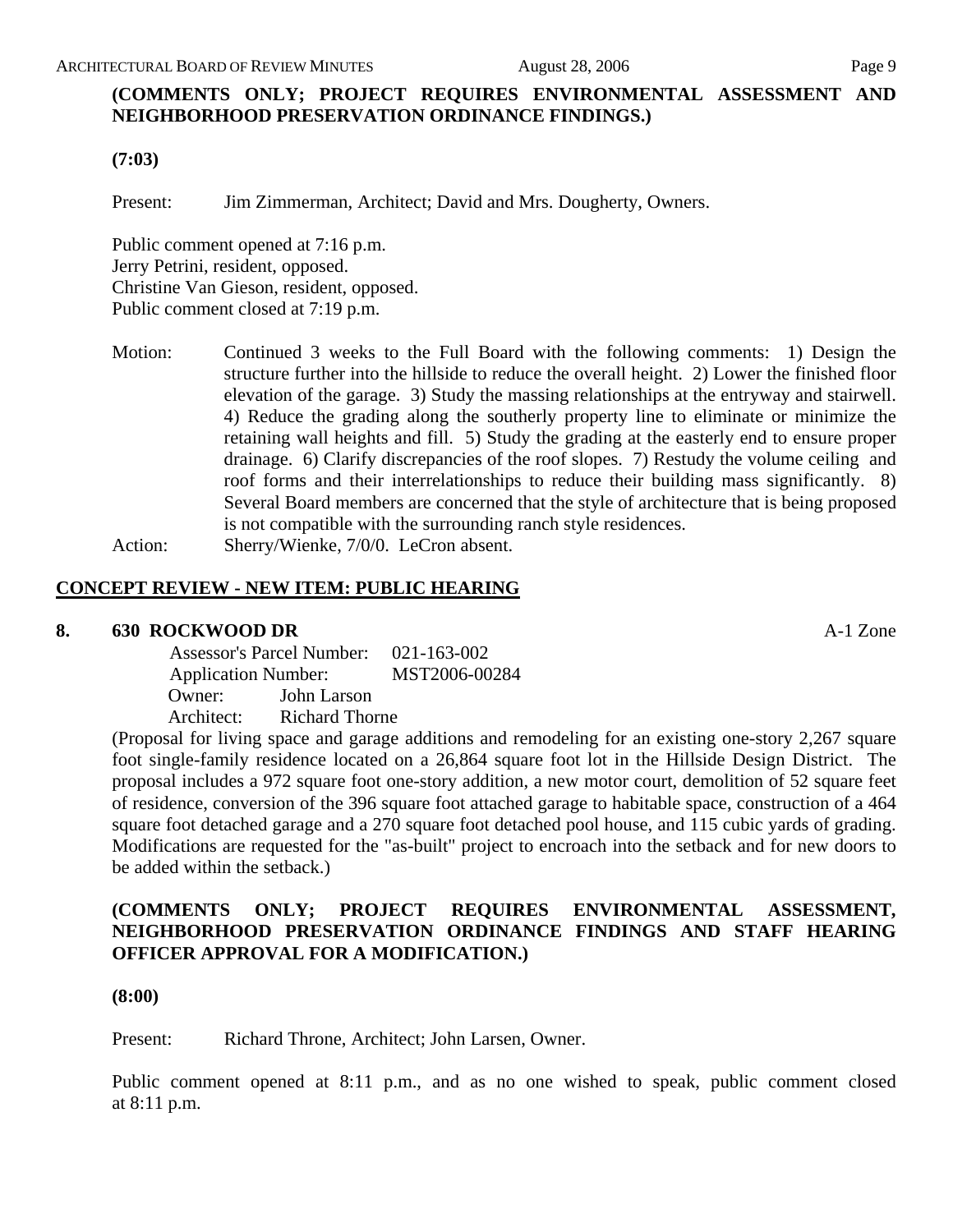#### ARCHITECTURAL BOARD OF REVIEW MINUTES August 28, 2006 August 28, 2006

Motion: Continued indefinitely to the Staff Hearing Officer, and return to Consent Calendar with the following comments: 1) The project is ready for Preliminary Approval. 2) The Board will be able to make the Neighborhood Preservation Ordinance Compliance findings when the project returns for approval. 3) Study a more permeable driveway material. 4) Document tree removal and/or replacement mitigation measures on the plans. Action: Manson-Hing/Wienke, 7/0/0. LeCron absent.

#### **CONCEPT REVIEW - NEW ITEM: PUBLIC HEARING**

#### **9. 2202 DE LA VINA ST** R-4 Zone

 Assessor's Parcel Number: 025-183-018 Application Number: MST2006-00470 Owner: John V Chapman Architect: Jyl Ratkevich

(Proposal for an 890 square foot second-floor addition and a 67 square foot first-floor addition to an existing 889 square foot one-story single family residence. A modification is requested to provide one uncovered parking space in place of a required covered space, and a waiver is requested for the undersized covered space in the existing shared two-car garage.)

# **(COMMENTS ONLY; PROJECT REQUIRES ENVIRONMENTAL ASSESSMENT, NEIGHBORHOOD PRESERVATION ORDINANCE FINDINGS AND STAFF HEARING OFFICER APPROVAL FOR A MODIFICATION.)**

**(8:23)**

Present: Jyl Ratkevich, Architect; John Chapman, Owner.

Public comment opened at 8:28 p.m.

Nicholas Andrews, neighbor, in favor, however expressed privacy concern due to balcony location. Public comment closed at 8:30 p.m.

Motion: Continued indefinitely to the Staff Hearing Officer, and return to Full Board with the following comments: 1) Modify the west elevation second story bedroom area to either step back from the existing facade, or redesign eliminating the faux eyebrow roof form. 2) Use brick veneer on all chimneys. 3) Use brick or stucco on the new porch post bases. 4) Remove the eyebrow roof overhangs where the second story facades are in plane with the first floor. 5) Study the wrap around deck at the rear area of the second floor for privacy impacts to the adjacent neighbor.

Action: Wienke/Sherry, 7/0/0. LeCron absent.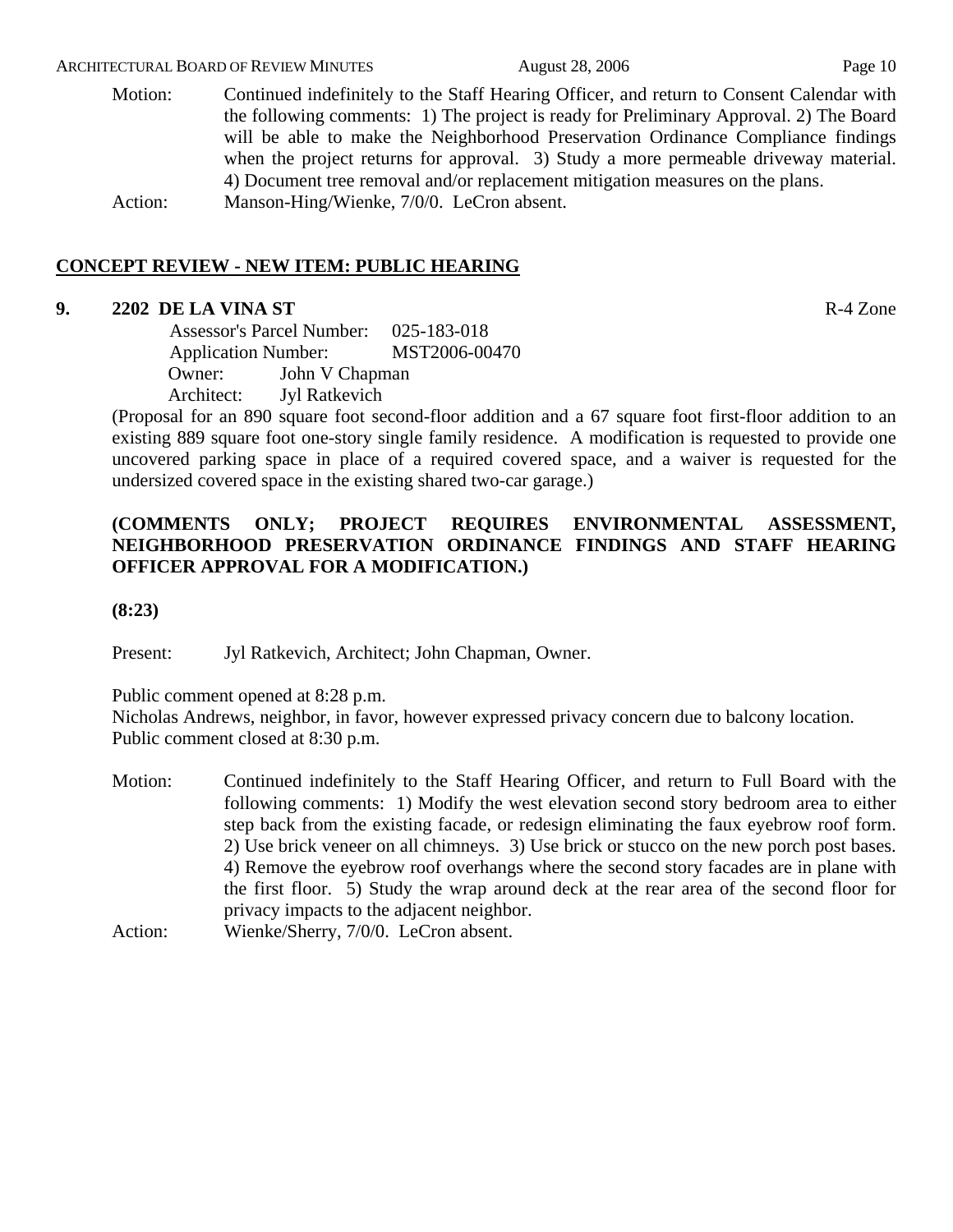# *CONSENT CALENDAR*

#### **REVIEW AFTER FINAL**

#### **A. 817 ARBOLADO RD** E-1 Zone

Assessor's Parcel Number: 019-231-021 Application Number: MST2006-00194 Owner: Frederick M and Jane Paulson, Trustees Architect: Peter Becker

(Proposal to construct 182 square feet of first floor additions and 32 square feet of "as-built" first floor additions, 8 square feet of second-floor additions and 165 square feet of "as-built" second floor additions. Proposal includes demolishing 196 square feet on the first floor which includes converting 172 square feet of an existing family room to an open loggia, and demolishing 35 square feet on the second floor. Demolish 10 square feet of the existing 498 square foot basement/hobby room. Add 45 square feet of "as-built" floor area to the existing 457 square foot carport and convert to a garage. Proposal includes demolishing 63 square feet of "as-built" additions to an existing 563 square foot detached art studio. The existing permitted two-story single family residence is 5,279 square feet with 188 square feet of "as-built" additions for a total of 5,467 square feet on a 26,136 square foot lot located in the Hillside Design District. The total proposed square feet of all buildings on the lot is 6,463 square feet. The project also includes new wrought iron entry gates, various changes to windows and doors, remodel existing front pergola, and a new tile front terrace. The project includes the abatement of violations listed in ENF2005-01150 and ZIR2005-00926)

#### **(Review After Final for revised doors and windows.)**

Final Approval as submitted of the Review After Final with the finding that the Neighborhood Preservation Ordinance criteria have been met as stated in Subsection 22.68.060 of the City of Santa Barbara Municipal Code.

# **REVIEW AFTER FINAL**

#### **B.** 17 CELINE DR **E-1** Zone

Assessor's Parcel Number: 055-141-029 Application Number: MST2002-00840 Owner: Peter and Kelly Knappe Architect: Alex Pujo

(Proposed 612 square foot, second-story addition to an existing 1,889 square foot, one-story residence with a 587 square foot attached two-car garage on a 24,180 square foot lot in the Hillside Design District.)

#### **(Review After Final for changes to garage roof, chimney cap detail, wall thickness at windows and the addition of two windows at the south elevation.)**

Final Approval as submitted of the Review After Final with the finding that the Neighborhood Preservation Ordinance criteria have been met as stated in Subsection 22.68.060 of the City of Santa Barbara Municipal Code.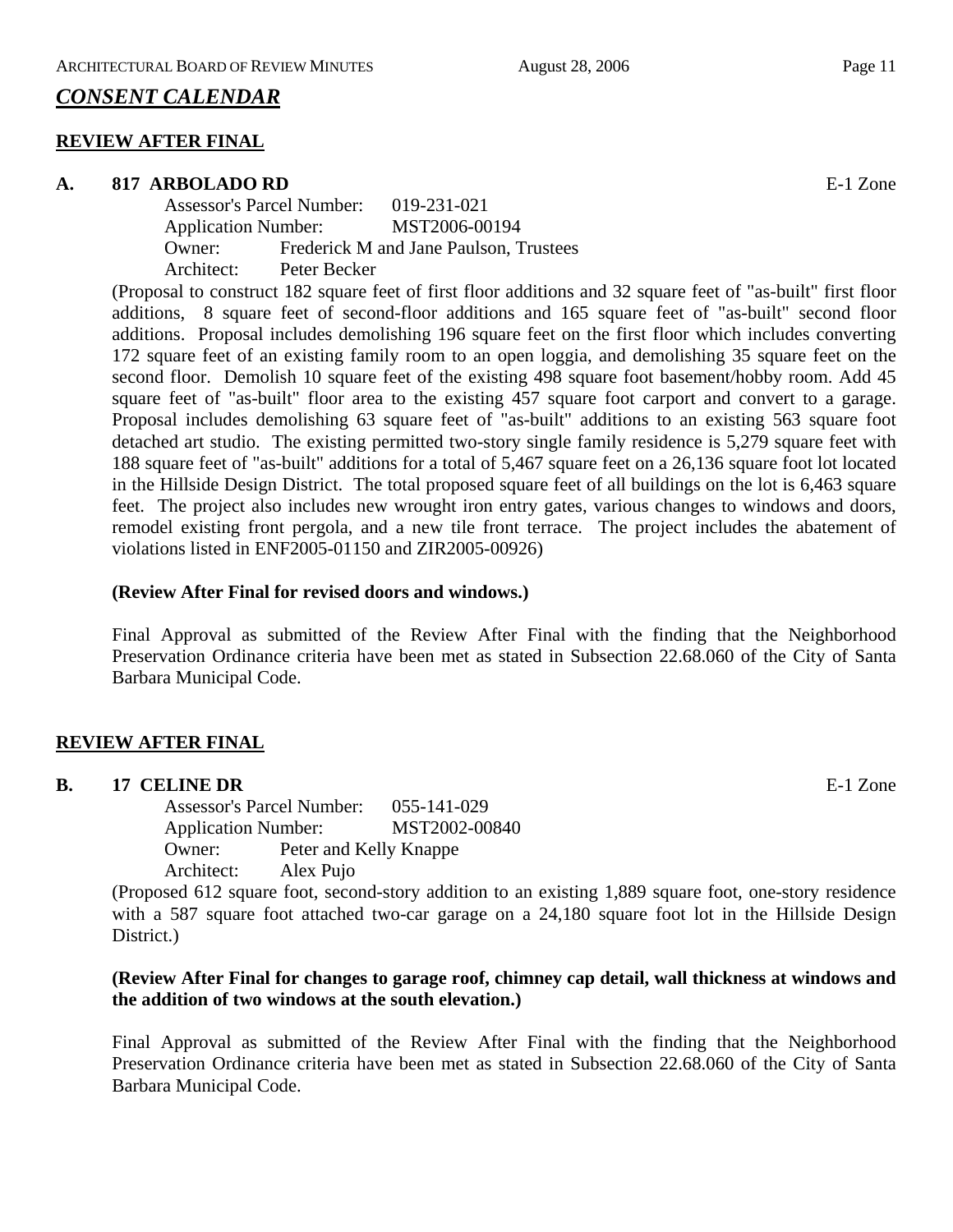# **REVIEW AFTER FINAL**

#### **C.** 619 WENTWORTH AVE **R**-3 Zone

Assessor's Parcel Number: 037-102-009 Application Number: MST2004-00736 Owner: Ramon and Martha Munoz Architect: Jose Esparza

(This is an enforcement case (ENF2004-00979). The proposal is to construct a two-story 1,226 square foot additional residential unit with an attached 445 square foot two-car garage and demolish an existing 446 square foot detached accessory structure on a 6,250 square foot lot. The lot is currently developed with an existing 870 square foot, single-story, residential unit and a 291 square foot detached garage on the property which are proposed to remain.)

**(Review After Final for enlarging the garage doors and a reduction in the size of the addition by 3' in width and relocating The building 3' closer to Wentworth to comply with Transporation requirements.)**

Final Approval as submitted of the Review After Final.

# **REVIEW AFTER FINAL**

# **D. 1555 MARQUARD TERR** R-1 Zone

Assessor's Parcel Number: 041-032-003 Application Number: MST2004-00503 Owner: Arthur Biancone Applicant: Tom Dain

(Proposal to convert a 148 square foot carport to a two-car garage by adding 292 square feet. Proposal also includes a 189 square foot second-story addition and a 127 square foot stairwell addition to an existing 1,680 square foot single-family residence. The additions will result in a 2,436 square foot single-family residence on a 6,000 square foot lot in the Hillside Design District.)

**(Review After Final for revisions to window sashes, as-built deck inserts, addition of stairs next to entry bridge, chimney cap, light fixture, and changes to landscape and hardscape in front yard.)**

Continued one week at the applicant's request.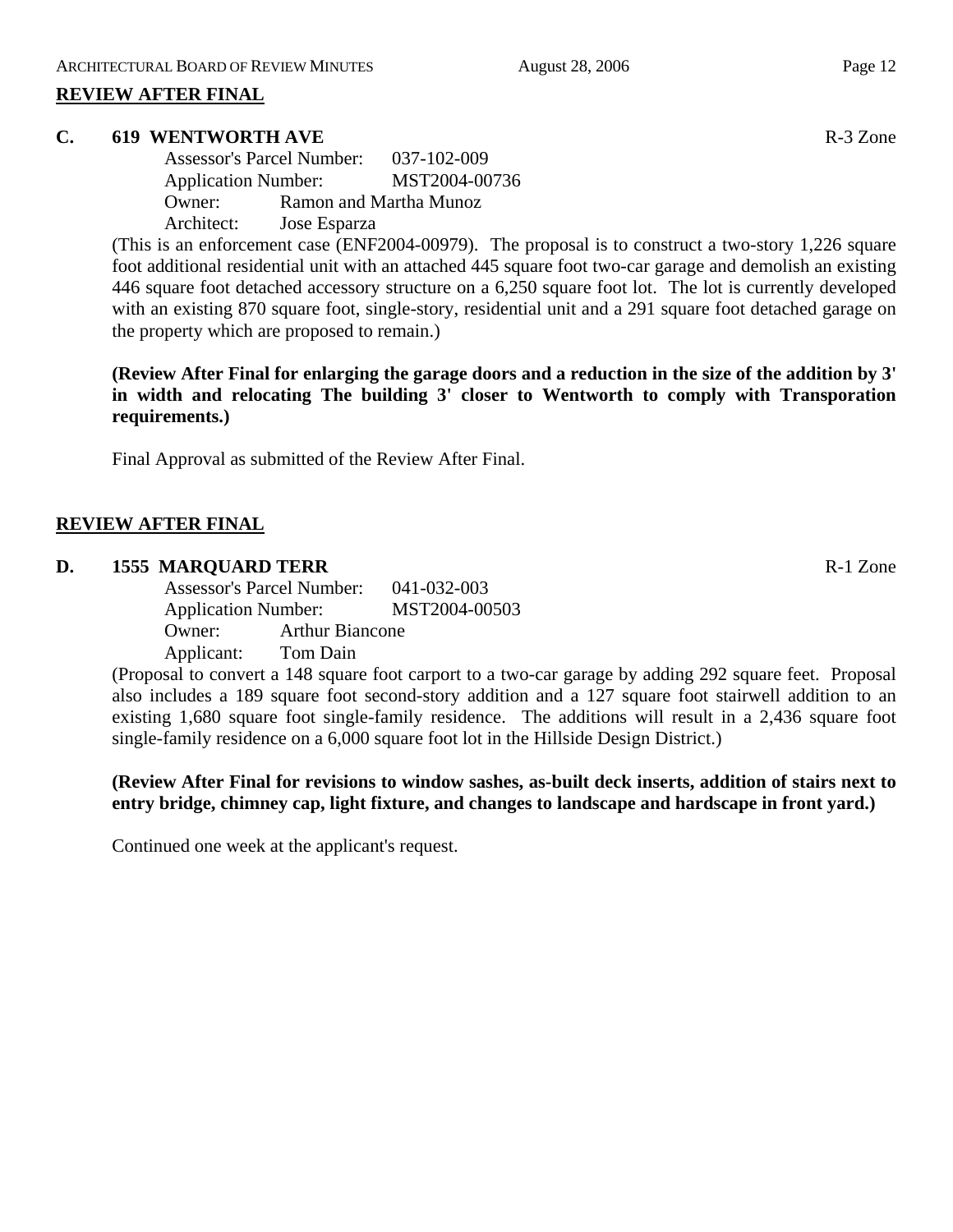# **REVIEW AFTER FINAL**

#### **E.** 155 CEDAR LN **E-1** Zone

Assessor's Parcel Number: 015-083-027 Application Number: MST2004-00502 Agent: Gary Myers Owner: William Pritchett Trust Applicant: William Pritchett Architect: Jerald Bell Applicant: Steve Hausz

(This is a revised project. A Revised Preliminary Approval of the project is requested. Proposal to construct a 3,868 square foot two-story single family residence with an attached 473 square foot garage and 501 square feet of deck area on a 15,960 square foot lot located in the Hillside Design District. Project also includes 370 cubic yards of grading.)

# **(Review After Final for new entry gate and associated details.)**

Continued one week at Staff's request.

# **FINAL REVIEW**

#### **F. 2334 ANACAPA ST** E-1 Zone

Assessor's Parcel Number: 025-131-001 Application Number: MST2006-00446 Owner: Dianne Pauline Muench, Trustee (For) Architect: Loren Solin

(Proposal to construct a 275 square foot bedroom addition to the existing 3,082 square foot residence, a 112 square foot terrace and a 138 square foot addition to the existing 454 square foot attached two-car garage. Additional improvements include a new entry, garden walls, pilasters, courtyard patio and fountain.)

#### **(Final Approval is requested.)**

Final Approval as submitted of the Review After Final with the finding that the Neighborhood Preservation Ordinance criteria have been met as stated in Subsection 22.68.060 of the City of Santa Barbara Municipal Code.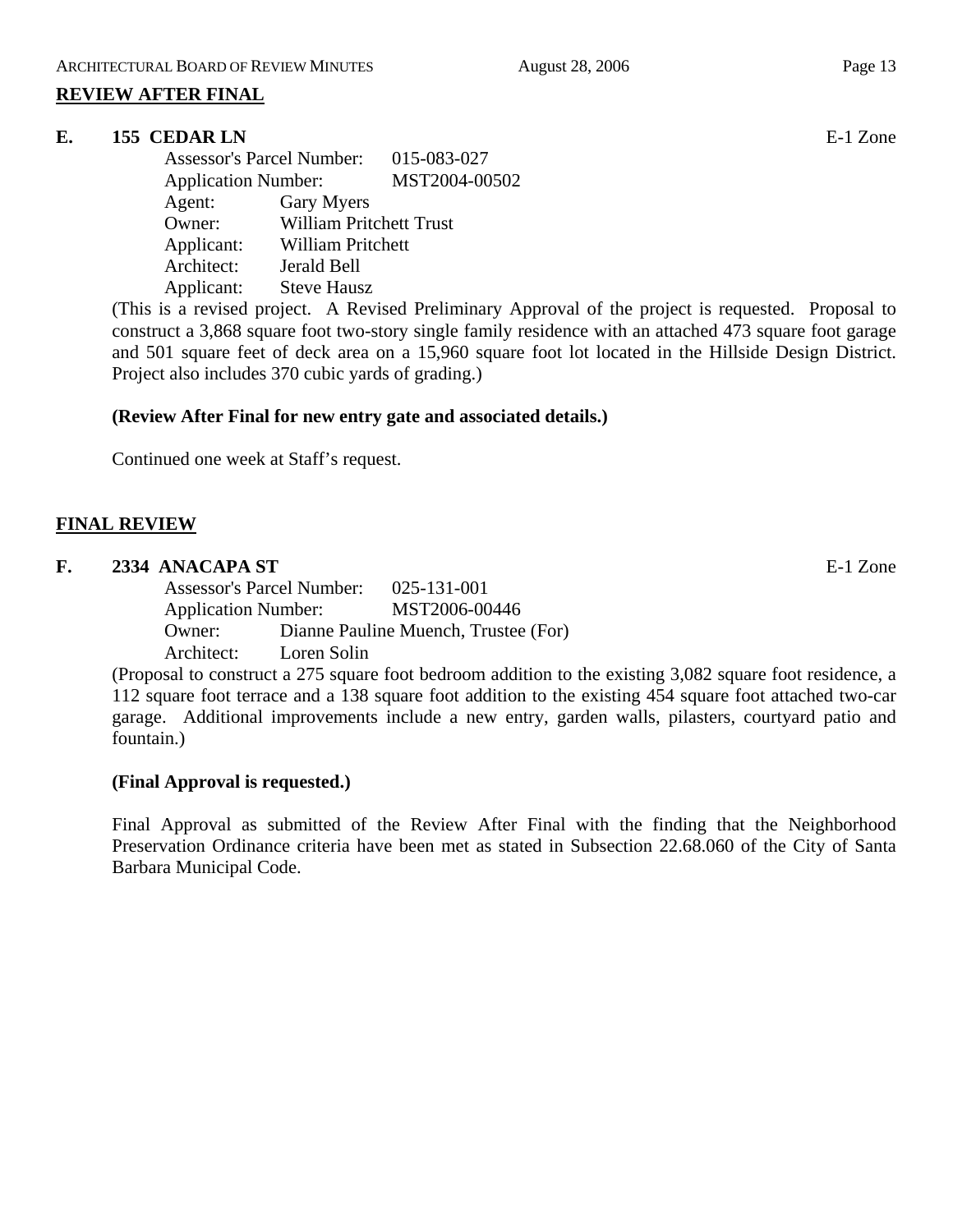#### **REFERRED BY FULL BOARD**

#### **G. 4125 HIDDEN OAKS RD** PUD 0.4 Zone

Assessor's Parcel Number: 049-440-011 Application Number: MST2005-00606 Owner: Richard M and Donnalee Davis, Trustees Contractor: Ace Awning, Inc.

(Proposal to install an attached, prefabricated 240 square foot sun room and remove the existing sunroom. The existing 3,942 square foot one-story single-family residence is located on a 23,507 square foot lot in a Planned Unit Development. A modification is requested to allow the addition to encroach into the 40 foot interior setback of the Planned Unit Development.)

#### **(Modification approved on August 2, 2006. Final Approval is requested.)**

Final Approval as noted on plans with the finding that the Neighborhood Preservation Ordinance criteria have been met as stated in Subsection 22.68.060 of the City of Santa Barbara Municipal Code, with the comment that the stucco trim shall be painted to match the existing stucco color.

#### **NEW ITEM**

# **H. 1118 ARBOLADO RD** E-1 Zone

Assessor's Parcel Number: 019-220-009 Application Number: MST2006-00495 Owner: Max Selzer Agent: Jim Gaskin

(Proposal for a new 14' x 7'-6" therapy pool in the rear yard, two as-built retaining walls and an outdoor barbeque area on a 10,530 square foot lot in the Hillside Design District)

#### **(PROJECT REQUIRES ENVIRONMENTAL ASSESSMENT AND NEIGHBORHOOD PRESERVATION ORDINANCE FINDINGS.)**

Final Approval as noted on the plans with the finding that the Neighborhood Preservation Ordinance criteria have been met as stated in Subsection 22.68.060 of the City of Santa Barbara Municipal Code.

#### **NEW ITEM**

# **I. 335 N MILPAS ST** C-2/M-1 Zone

Assessor's Parcel Number: 031-363-033 Application Number: MST2006-00500 Owner: Thomas A Roth Trustee, 1987 Trust Applicant: Doug Reid Designer: Josh Blumer (Proposal to repaint an existing commercial building.)

#### **(ACTION MAY BE TAKEN IF SUFFICIENT INFORMATION IS PROVIDED.)**

Final Approval as noted on the plans.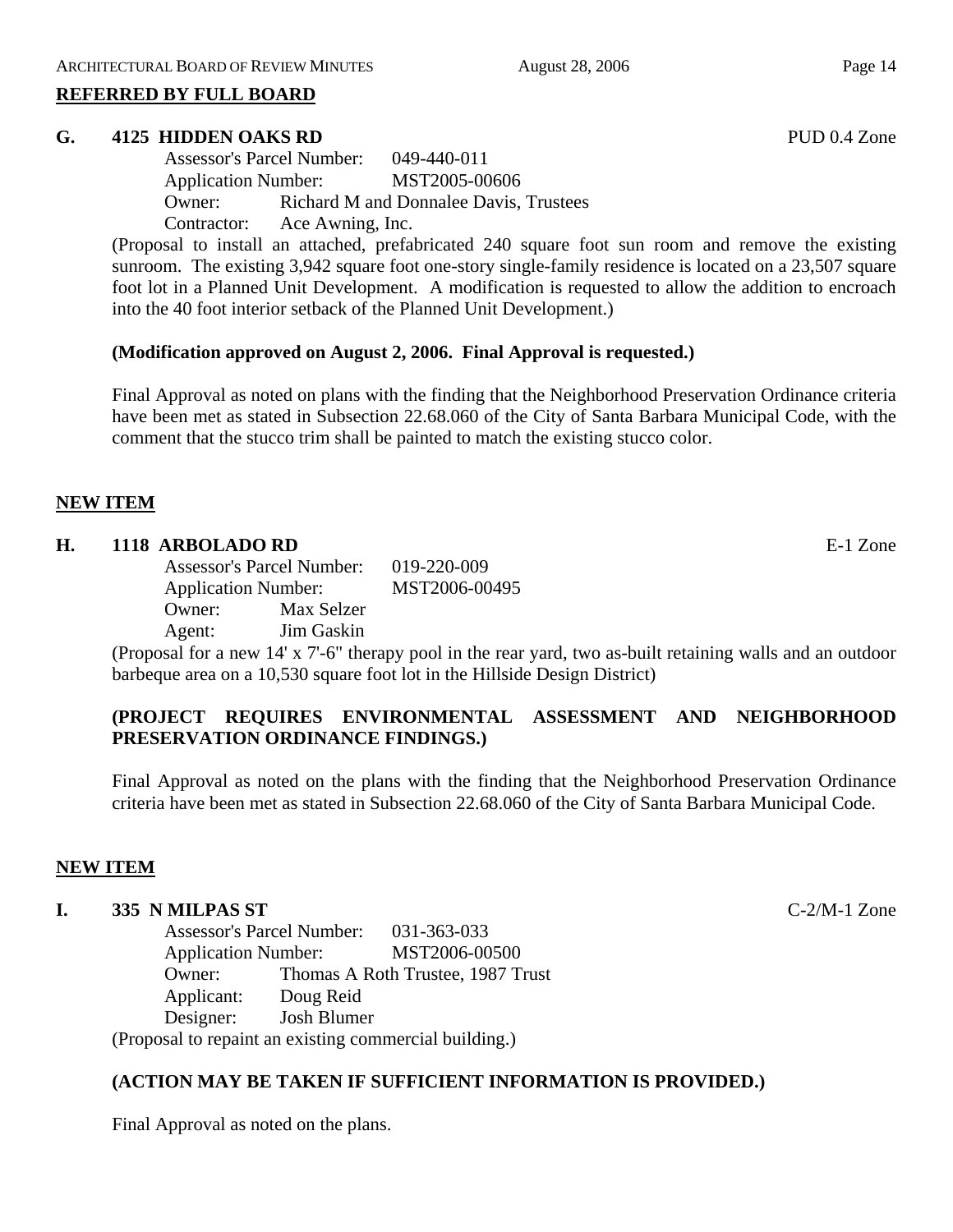# **NEW ITEM**

# **J. 272 EL CIELITO RD** A-1 Zone

Assessor's Parcel Number: 021-084-003 Application Number: MST2004-00142 Owner: Santandrea Family Trust Applicant: Kent Mixon

(Proposal to change the roof material, add a new door and a new concrete floor to an existing greenhouse. Also change the roof material and add new structural support to a second existing greenhouse on the property all on a 3-acre lot in the Hillside Design District.)

# **(This is a request to re-instate the previous approval which expired on April 15, 2006.)**

Final Approval as submitted to re-instate the original Architectural Board of Review approval, and with the finding that the Neighborhood Preservation Ordinance criteria have been met as stated in Subsection 22.68.060 of the City of Santa Barbara Municipal Code.

# **FINAL REVIEW**

# **K. 1701 LA VISTA DEL OCEANO DR** E-1 Zone

Assessor's Parcel Number: 035-180-009 Application Number: MST2005-00017 Owner: King Heirs, LLC Owner: The Mesa at Santa Barbara, LLC Agent: Brent Daniels Architect: Zehren and Associates

(See MST2003-00227 for master case. Proposal to construct a 4,517 square foot single-family residence at 1701 La Vista Del Oceano (Lot 1) with a 681 square foot two-car garage on a 16,370 square foot lot in the Hillside Design District.)

#### **(Final Approval of the Landscape Plan is requested.)**

Final Approval as submitted.